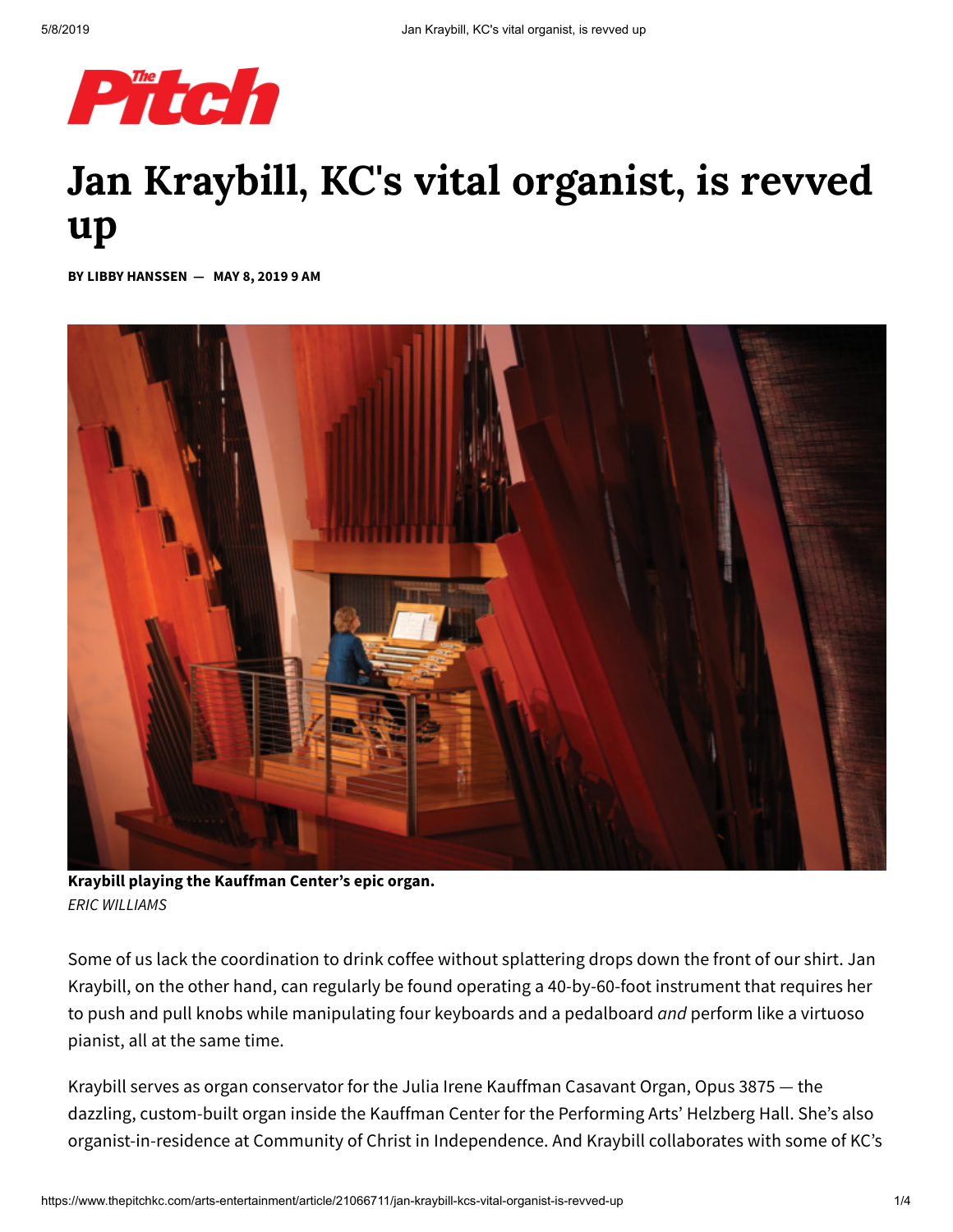## 5/8/2019 Jan Kraybill, KC's vital organist, is revved up

finest groups: Kansas City Symphony, Kansas City [Chorale,](https://www.thepitchkc.com/culture/article/21066747/kstate-grad-student-patrick-dittamo-has-reconstructed-a-piece-of-vatican-music-unheard-for-480-years) Te [Deum,](https://www.thepitchkc.com/arts-entertainment/music/article/21049262/te-deum-looks-to-revive-the-largely-forgotten-choral-music-of-17th-century-nuns) and Bach Aria Soloists. She's busy, but emits a high-decibel energy, motoring between venues on her Harley-Davidson. And she's adored: this year, some 700 attendees turned up for her 20th annual Super Bowl Sunday recital.

On Mother's Day, the Kauffman Center will host a special concert featuring Kraybill on solo organ. It's a celebration of the 25th anniversary of the Muriel I. Kauffman Heart Center at St. Luke's Hospital as well as a tribute to Julia Irene Kauffman — the daughter of Muriel, who saw to fruition her mother's vision of a landmark performing arts center in Kansas City.

The May 12 concert, designed by Kraybill, is all about love.

"Love of family and love of friends, love of mentors and love of country," Kraybill says. "And love of bigger things, whatever it is that binds us together. Some of us call it God, some of us call it the universe: the love of connection, and the love of peace, as well."

If you're just now hearing about this concert, bad news: it sold out within two hours. But not to worry: Kraybill has two more shows in town this month.

The afternoon of May 5 is Bachathon XL, the 40th annual celebration of Johann Sebastian Bach, one of the world's most revered organists. The show, which is at Grace & Holy Trinity Cathedral, has a casual vibe and features performers rotating in every half-hour.

"I decided to go further afield and explore some lesser known works by Bach," Kraybill says.

Bach, a Lutheran, never left Germany, but was inspired by French, Italian, and Catholic traditions. Kraybill's selections show "Bach's ability to absorb and then emulate the best music of his time," she says.

Then she's back at Helzberg Hall on May 28 for "Organ Extravaganza," the last installment this season for the Kansas City Symphony's popular Free Happy Hour Concerts.

"It's an extravaganza, so we have to celebrate this instrument for all that it can do," Kraybill says. "By the end of the program, I will have played nearly every pipe in this organ." (There's one bird-song sound effect that she just couldn't fit into the hour-long program. Maybe for the encore?)

With an instrument that boasts 5,548 pipes, that's a lot of variety. The biggest pipe is 32 feet tall – as tall as a flowering dogwood, the state tree of Missouri — and weighs 960 pounds. The smallest pipe is no bigger than a pencil. Sitting in Helzberg Hall, Kraybill estimates, you can only count about 100 pipes. The rest are hidden behind the vaulting metal screens.

Along with works featuring KCS trumpeter Julian Kaplan and cellist Mark Gibbs, the Helzberg Hall concert includes a transcription of Pyotr Tchaikovsky's "Coronation March," featured on Kraybill's latest album, *The Orchestral Organ*. Released May 7, it's her sixth album, including the Grammy [Award-nominated](https://referencerecordings.com/recording/the-orchestral-organ) album of Camille Saint-Saens' Symphony No. 3 "Organ," with Kraybill as soloist.